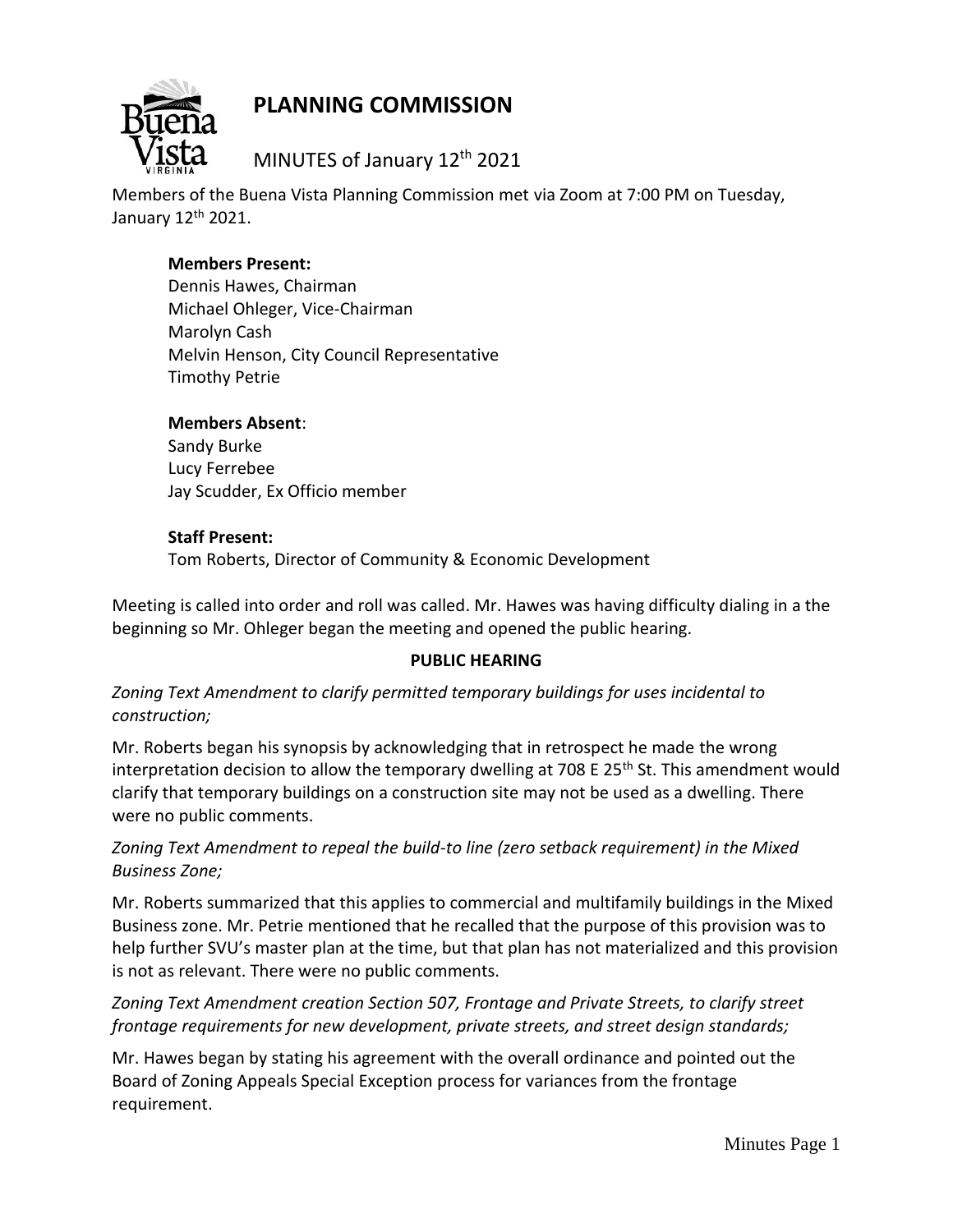Mr. Roberts summarized the purposes of the ordinance as stated in the staff report.

Mr. Henson brought up 1610 and 1635 Spruce Ave. Mr. Roberts responded that those two houses are exceptions to the general policy in order to remediate the blight of the vacant houses.

Mr. Hawes brought up the importance of road maintenance and the gravel that washes down 17<sup>th</sup> Street from the unimproved east end of that road.

Mr. Henson asked about the requirement for HOAs to maintain the road, and Mr. Hawes responded that we do not have any or many of these. This led to the question of bonding projects to protect homeowners and the City if a developer goes bankrupt. Mr. Roberts added bonding to his notes for revising the text.

There was brief discussion of who pays for road construction. The City does not have enough money to pay for new roads; they are the developer's responsibility.

There was agreement that any road construction must be inspected carefully by Public Works to ensure it meets standards.

# *Zoning Text Amendment to revise Section 706, Sign Regulations, simplifying the ordinance and reducing permitting requirements*

Mr. Hawes began by stating he was pleased we had finally gotten to this point and he agreed with the goal to reduce permitting requirements and simplify the code. He added that he was somewhat concerned that political signs could only be up for 30 days as temporary signs. Mr. Roberts responded that most political signs would be covered by the two permanent minor signs which do not require a permit. Mr. Petrie also brought up political signs in the public right of way, and Mr. Roberts explained that the City's position was that political signs are not permitting in the ROW except on election day and Labor Day, so that there is no appearance of government preference for a given candidate.

Mr. Henson asked about electronic message boards and Mr. Roberts responded that EMBs are permitted as long as they do not change messages more than once per minute. Mr. Roberts explained that animated or flashing signs can be dangerous to drivers and unattractive, and he asked the Commission their opinion. Mr. Hawes responded that he agreed with the safety concern.

There was no public comment.

Mr. Hawes closed the public hearing.

### **REGULAR MEETING**

### **Minutes**

Mr. Ohleger motioned to approve the minutes of December 8<sup>th</sup> 2020, Mrs. Cash seconded, and all voted to approve.

### **Secretary's Report**

Mr. Roberts explained that the downtown plan is almost complete and he would be in touch to schedule a presentation.

#### **New Business**